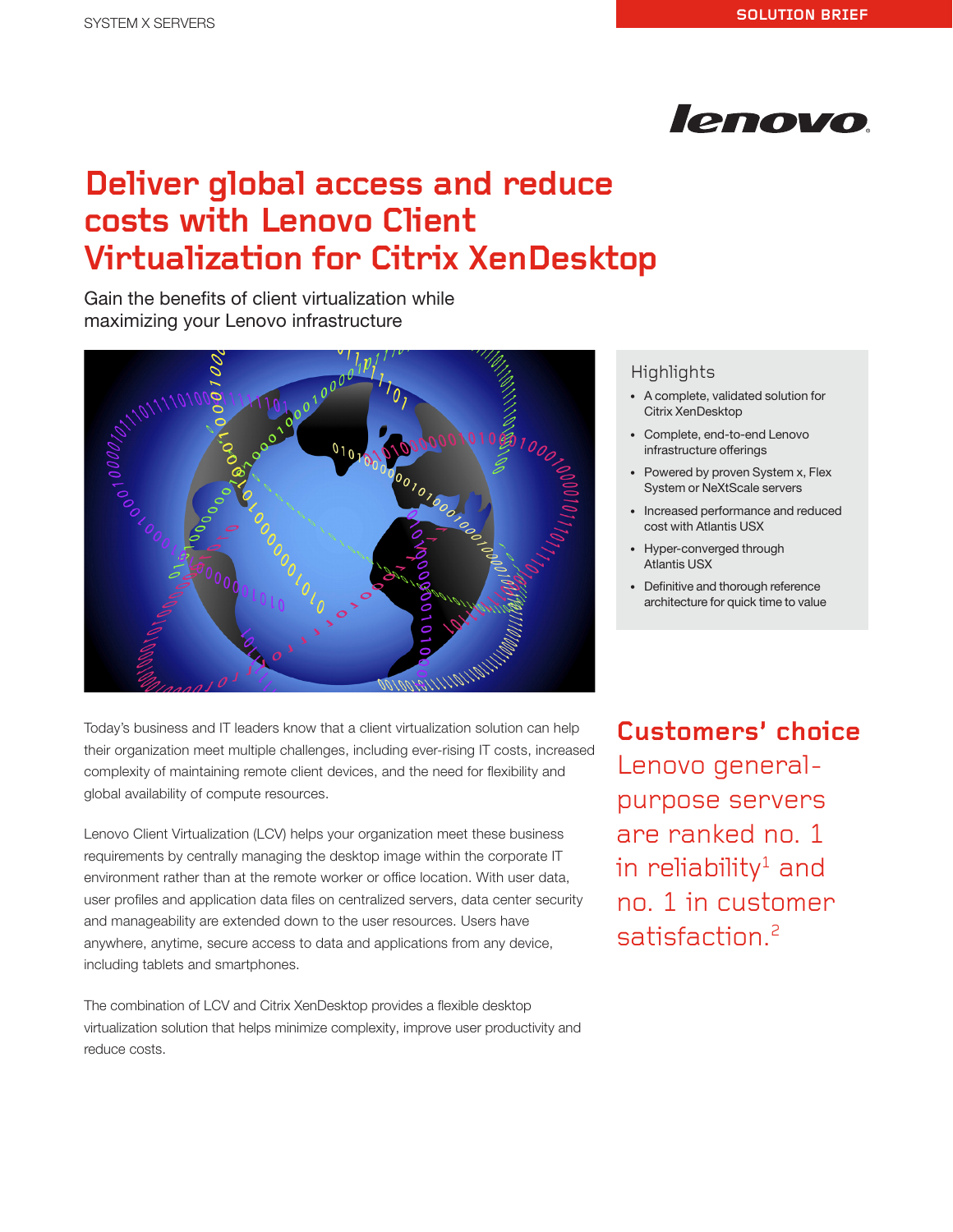#### Working together

Lenovo has a long history of industry firsts with a continued investment in research and development, a robust product road map and industry partnerships that augment Lenovo offerings.

Citrix and Lenovo drive innovation through R&D collaboration, end-to-end service offerings, and joint planning and marketing.

### **A complete, validated solution**

Lenovo offers a complete, validated LCV solution for Citrix XenDesktop, which is continually updated with the latest-generation Intel Xeon processors, new Citrix XenDesktop features, support for multiple hypervisors, and leading-edge graphics cards for accelerating applications that require GPUs.

Citrix XenDesktop delivers multiple advantages for organizations implementing LCV, including instant access to mission-critical apps and desktops to improve productivity and enhance the user experience. XenDesktop provides access to apps from millions of devices using Citrix Receiver, including devices running Windows, Mac, iOS, Android and Chrome OS. Expedited user logon with pre-launch technology creates a local-like app launch experience, and instant reconnect with session linger provides a quick app reconnect or enables the user to open a new app without repeating the logon process.

The Lenovo solution for Citrix XenDesktop consists of the following components:

- Server building blocks: Includes System x servers, Flex System and NeXtScale servers
- Storage: SAN-attached or converged storage or hyper-converged storage in the server
- Networking: Lenovo Ethernet Networking and Brocade FC SAN
- Clients: Endpoints for users, which can be laptops, tablets and other mobile devices, thin clients or workstations
- Hypervisor: XenDesktop supports the use of several different hypervisors including Citrix XenServer, VMware ESXi and Microsoft Hyper-V
- Connection broker: XenDesktop Delivery Controller

Reference architecture is available for Lenovo Client Virtualization with Citrix XenDesktop (see <http://lenovopress.com/tips1278> for more information); Figure 1 shows the main architectural features.

#### **Options for matching the solution to the need**

The key to a successful client virtualization deployment depends largely on matching the solution to your organization's workload requirements. Running Citrix XenDesktop on industry-standard x86 servers from Lenovo helps reduce costs and gives you the flexibility to choose configurations. The Lenovo and XenDesktop reference architecture offers an array of infrastructure choices for general-purpose workloads, accelerated graphics workloads, hyper-converged solutions and shared storage deployments.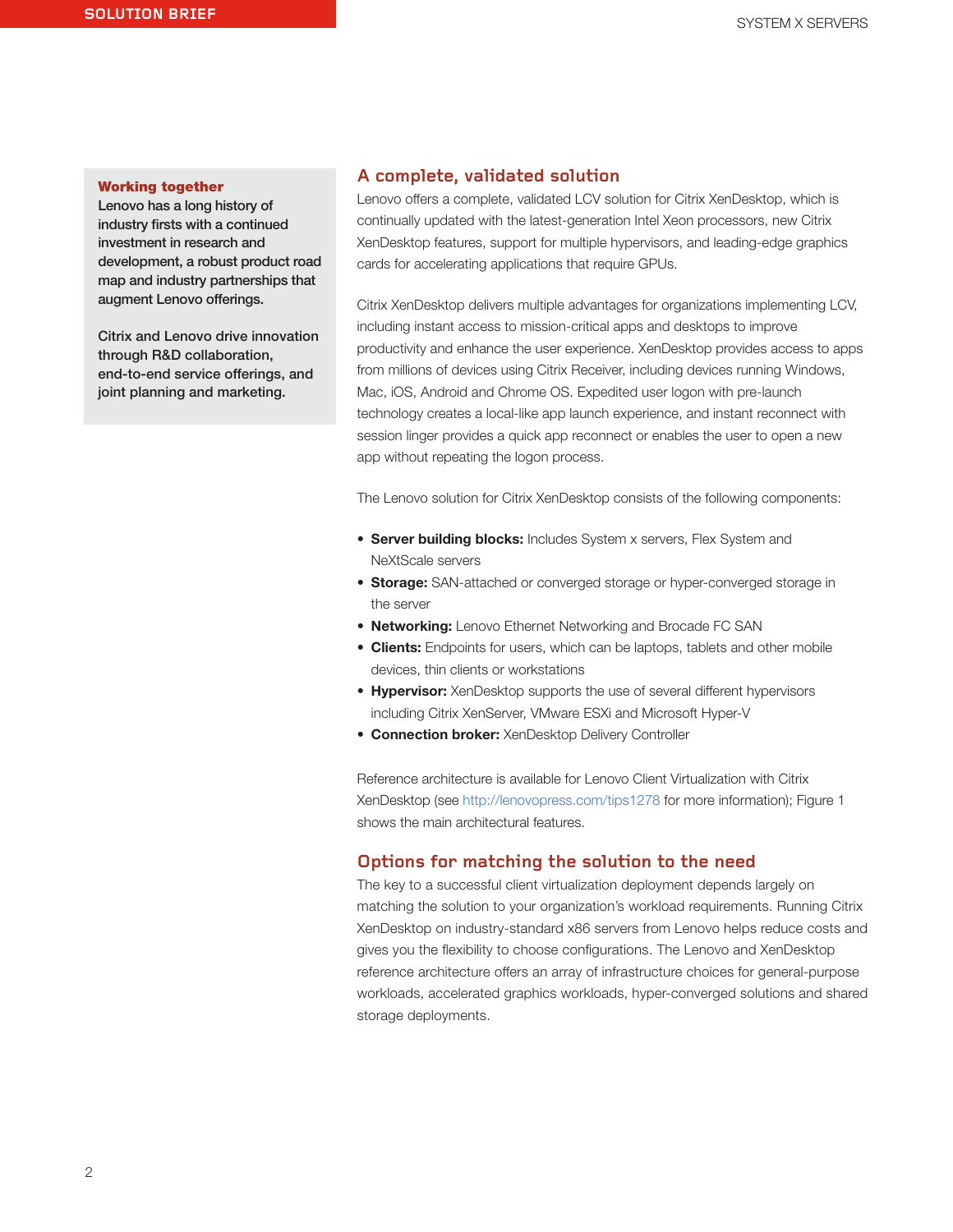

Figure 1. Architecture for Lenovo Client Virtualization with Citrix XenDesktop

## **Powering general-purpose workloads**

To fuel workloads for mainstream enterprise users, a powerful and efficient solution is Citrix XenDesktop on a choice of System x3550 M5 and System x3650 M5 rack servers and dense Flex System x240 M5 offerings. Lenovo's general-purpose servers offer memory capacity up to 768 GB. They also include System x Trusted Platform Assurance, an exclusive set of System x security features and practices that protect data centers from low-level malware attacks, enabling customers to minimize risk and costs to their data centers.

The System x3550 M5 is a compact, versatile 1U two-socket rack server that provides leadership security, efficiency and reliability. Integrated with up to two latest-generation Intel Xeon processors, the x3550 M5 delivers exceptional performance. Storage can include up to 12 drives in a selection of sizes and types.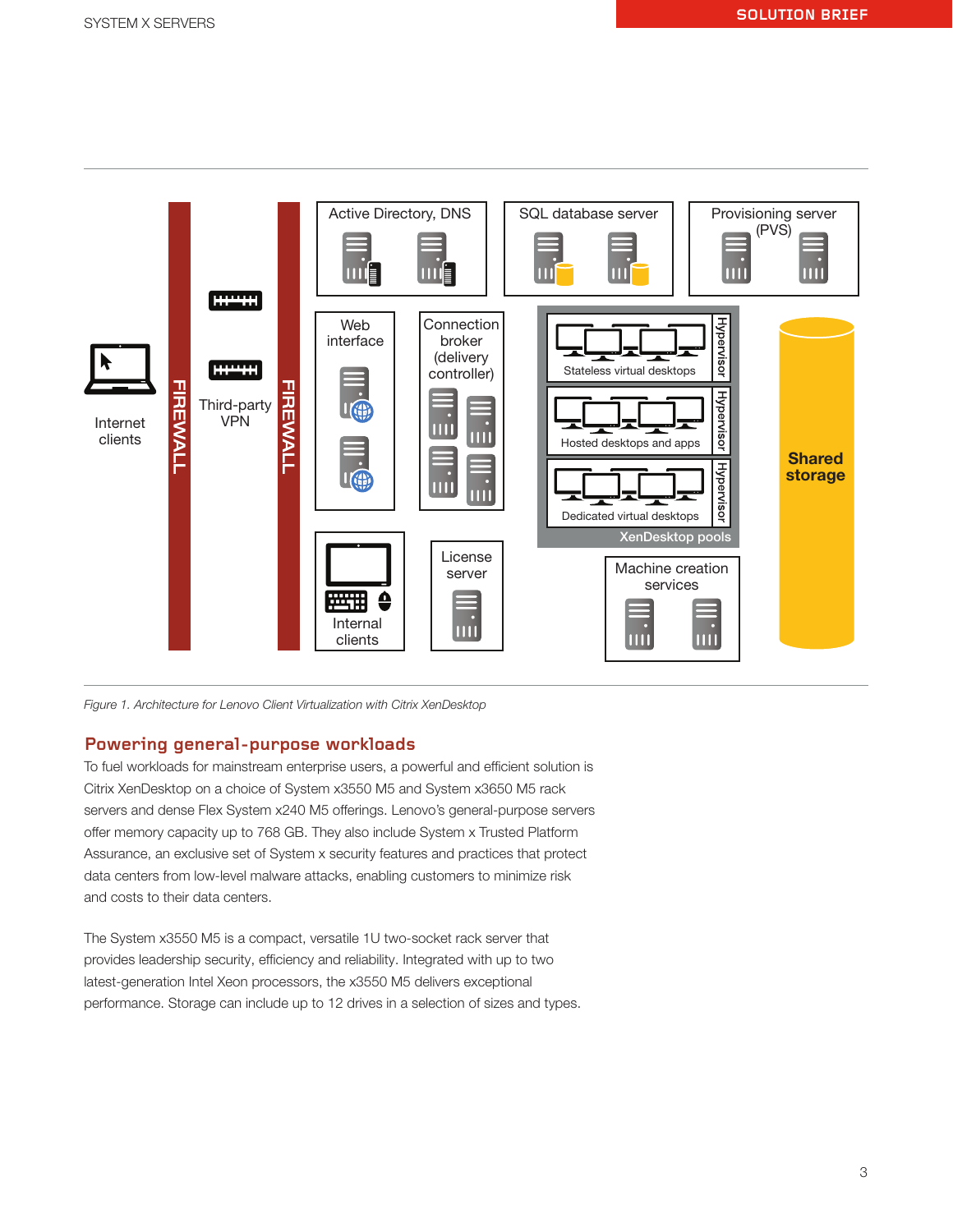

System x3550 M5 and x3650 M5 servers with local drives

With the 2U System x3650 M5 rack server, your organization can run even more workloads, with availability when you need it. The x3650 M5 is integrated with the latest-generation Intel Xeon processors and provides industry-leading, two-socket storage capacity. It can include up to 26 drive bays to optimize diverse workloads. It also supports up to two NVIDIA GRID graphics acceleration cards.

For greater density requirements, Flex System infrastructure features the next generation of blade technology. As a converged system, Flex System offers excellent integration of solution elements, and low latency through the mid-plane for improved performance. The Flex System Enterprise Chassis is the foundation of the Flex System offering, which features 14 compute node bays in a 10U chassis that delivers high-performance connectivity for integrated computing, storage, networking and management resources.

Flex System provides the efficiency you need now, along with a growth path for the future. Its flexible design can be fully customized to the specific needs of the computing environment and supports independently scalable IT resource pools. The Flex System x240 M5 compute node delivers maximum performance for a broad set of workloads.

## **Boosting performance of shared storage**

For shared storage deployments, Lenovo offers a validated solution that leverages Citrix XenDesktop and Atlantis USX storage optimization software. Your organization can improve the performance of storage with Atlantis USX, which includes advanced deduplication and local caching features for faster response times. Less data needs to travel back and forth over the network, reducing latency and accelerating the user experience.

Atlantis USX also provides software-only technology for deduplication and data compression, which significantly reduces the amount of data that must be stored. The net effect is reduced CAPEX, because it takes less storage hardware to support the same amount of performance. In fact, Atlantis USX enables your organization to economically improve performance over regular SAN disk arrays by using 100 percent solid-state disks (SSDs).

You can also avoid storage sprawl as the solution scales, even with persistent desktops that normally require large amounts of space—the solution is proven to scale to 5,000 or more users with just 2U of IBM FlashSystem storage. Additionally, the Lenovo solution with Atlantis USX supports centralized management. For example, Atlantis seamlessly integrates with the hypervisor's high-availability capabilities to provide automated recovery when a server or rack encounters a failure.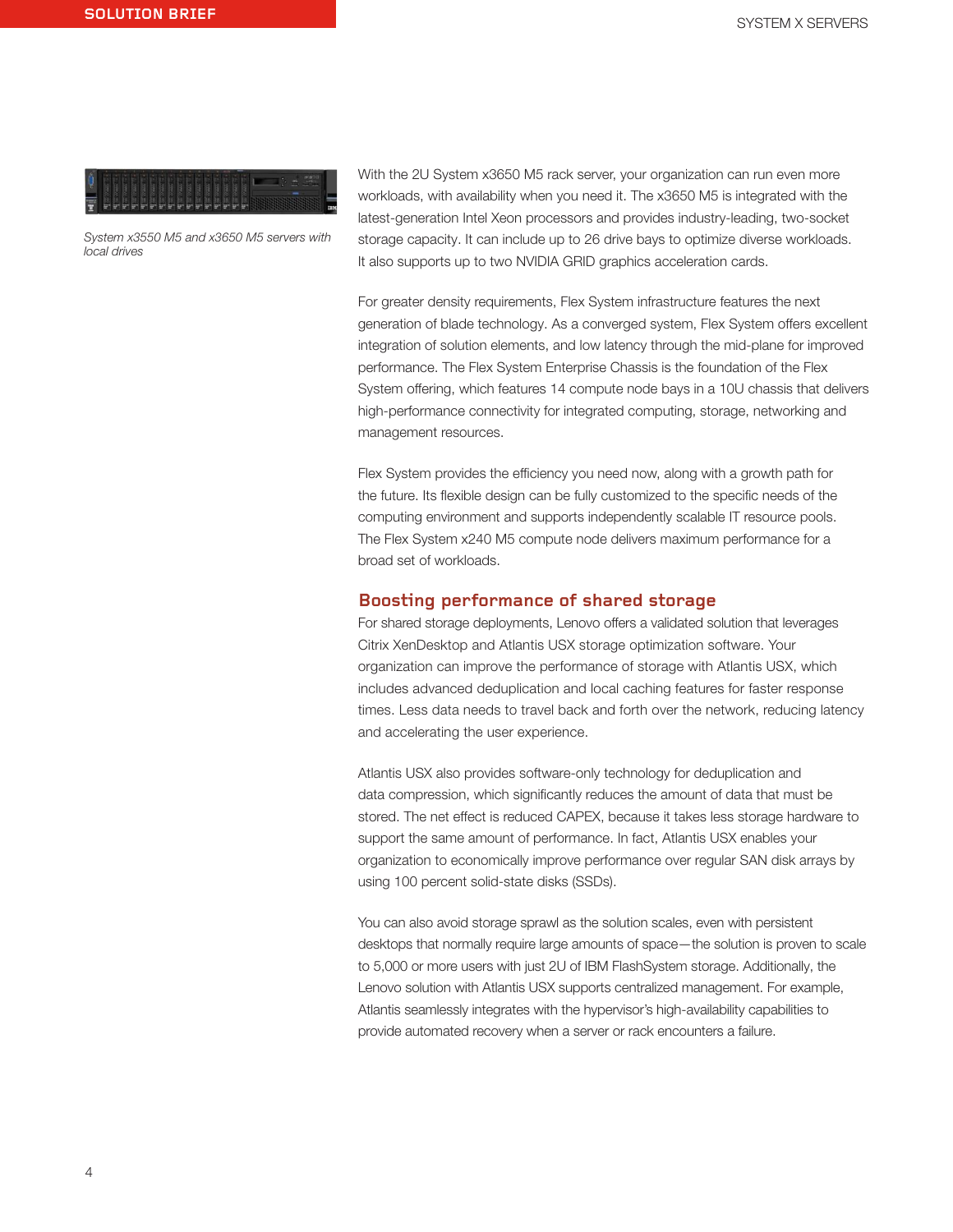# **Eliminating shared storage using hyper-converged systems**

Use System x3550 M5, x3650 M5 or x240 M5 servers with local drives including SSDs to eliminate shared storage using Atlantis USX. The result is a hyper-converged, linearly scalable solution where adding more capacity is as simple as adding more servers.

Hyper-converged storage is a disruptive technology that can significantly reduce the CAPEX and OPEX for storage. Atlantis USX with XenDesktop eliminates the inefficiencies of storage silos by unifying all storage types into a highly optimized pool of local storage resources that are available to all applications. Storage utilization is optimized for each VM workload, resulting in lower storage costs, better performance and increased flexibility.

## **Accelerating graphics workloads**

For workloads that can benefit from graphics acceleration, your organization can use NeXtScale M5 or x3650 M5 servers for graphics acceleration workloads with up to two NVIDIA GRID K1 or K2 adapter cards per server. NeXtScale has density of two GPU cards per 1U, while the x3650 has density of two GPU cards per 2U but also allows combining a hyper-converged system with graphics acceleration.

NeXtScale M5 is designed to accelerate high-performance computing (HPC), technical computing, cloud and business applications that use 3-D. NeXtScale delivers this acceleration through dense performance across a variety of functions including compute, I/O and storage, as well as through GPUs. With NeXtScale, your organization can create a flexible, mix-and-match configuration of servers, chassis, networking switches and cables that integrate easily into standard 19-inch racks, with a choice of air cooling or water cooling.

The NVIDIA GRID virtualization solution, built on over 20 years of software and hardware innovations, delivers a rich graphics experience to users running virtual desktops or applications. The GRID K1 features four GPUs and 16 GB of graphics memory, while GRID K2 has two high-end GPUs and 8 GB of graphics memory. Enabling GPU virtualization through the hypervisor allows 2, 4 or even up to 8 users to share each GRID GPI for higher densities for users that need graphics acceleration.

## **Helping to ensure client virtualization project success**

Lenovo Client Virtualization for Citrix XenDesktop is designed to help reduce project risk whether you are starting with a single departmental deployment or a implementing a company-wide initiative.

Selecting from a wide array of front-end and back-end infrastructure options, you can deploy a solution that meets IT requirements for low cost and manageability, as well as user expectations for speed of logon time, application launch time and overall desktop response. By delivering performance on par or better than traditional PCs, the solution becomes essentially invisible to the user.

### Workload-based infrastructure at a glance

Lenovo enables your organization to optimize infrastructure for any workload.

- General-purpose workloads: Citrix XenDesktop on System x3550 M5 and System x3650 M5 rack servers, and dense Flex System x240 M5 offerings
- Shared storage deployments: High-performance shared storage with Atlantis USX storage optimization software
- Hyper-converged systems: Eliminate shared storage with Atlantis USX hyper-converge solutions using System x3550 M5 and System x3650 M5 rack servers, and dense Flex System x240 M5 servers
- Accelerated graphics workloads: Citrix XenDesktop on NeXtScale System nx360 M5 or x3650 M5 servers with high-performance GPU graphics cards